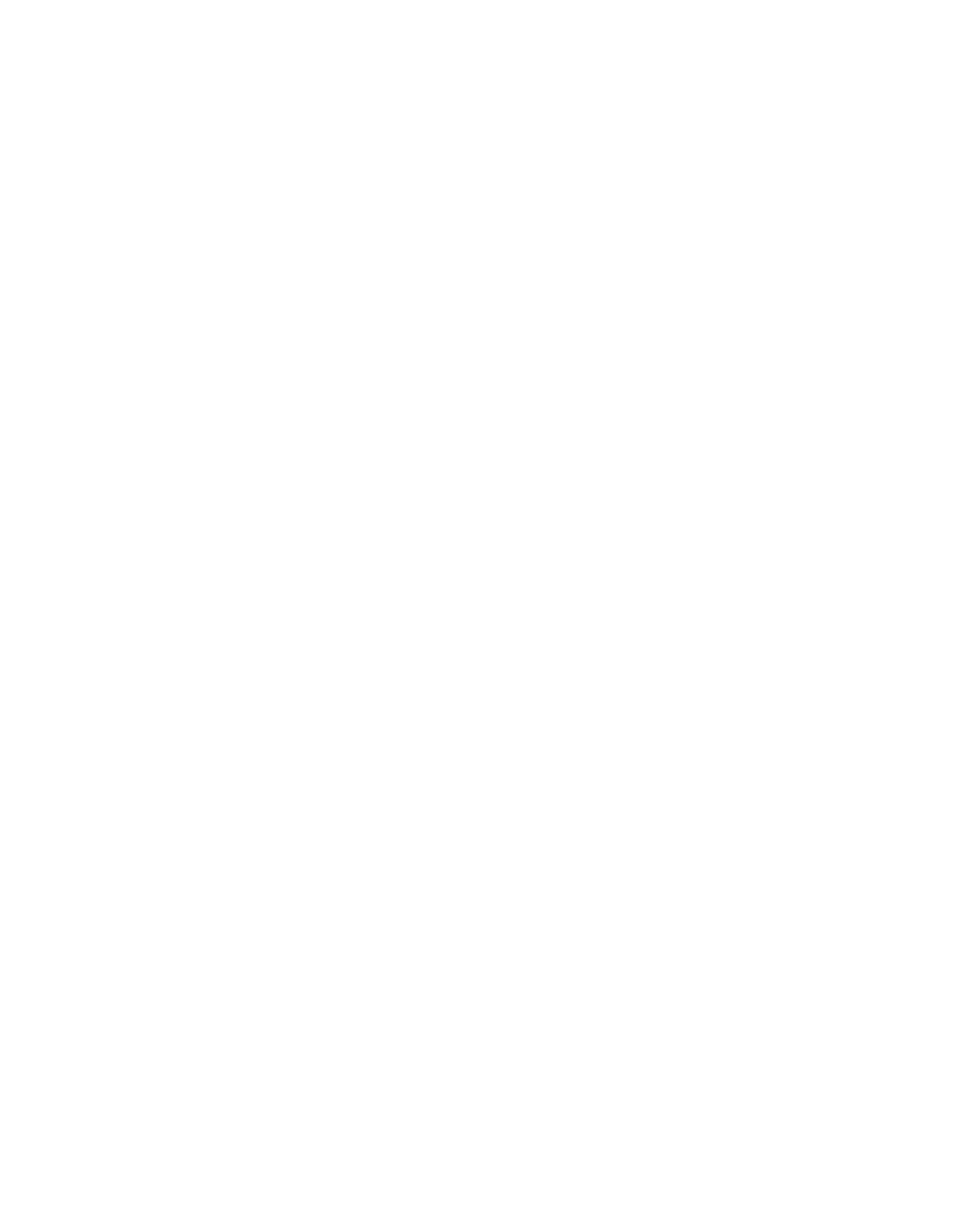## **NIGHT CUSTODIAN Facilities Department ~ Job Description**

#### **Essential Functions**

*The essential functions or duties listed below are intended only as illustrations of the various types of work that may be performed. The omission of specific statements of duties does not exclude them from the position if the work is similar, related, or a logical assignment to the position.*

- 1. Empties trash in classrooms, offices, hallways and bathrooms.
- 2. Vacuums classrooms, offices and other areas within the school.
- 3. Washes and dry mops classrooms, hallway floors, bathrooms, office and other public areas.
- 4. Polish woodwork in offices and strips, washes, waxes and buffs floors as required.
- 5. Sweeps all floors and stairways.
- 6. Dusts pictures in hallways, classrooms and offices.
- 7. Washes windows and glass doors.
- 8. Stocks bathrooms with necessary supplies and paper goods.
- 9. Secure and lock school buildings and recycling containers at the end of business day.
- 10. Assists in moving heavy objects such as: furniture and equipment for meetings,workshops and a variety of other purposes.
- 11. Continually improve your technical expertise in work procedures and practices.
- 12. Attend in service training for custodial service employees as required for continued employment.
- 13. Requisition custodial supplies as necessary to keep a minimal amount on site.
- 14. Complete "Requests for Repairs or Construction Work" form for maintenance repairs and submit to Lead Custodian and/or Director of Facilities.
- 15. Clean mechanical rooms, air handler rooms, pipe chases etc. after the maintenance personnel have them cleaned. Keep them free of stored boxes, furniture, etc.
- 16. Clean HVAC grills and diffusers.
- 17. Replace light switch covers and outlet covers.
- 18. Replace all burned out lights.

19. Performs winter operations such as snow shoveling, scraping ice, treating walks and stairs.

- 20. Maybe required to work athletic events or other school activities inside or out, work may include setup, take down, field striping, raking, cleanup, trash removal and etc.
- 21. Set an example for the other custodians in regard to neatness of appearance, friendly relations with other school employees, courtesy to the public, and in devotion to the job.
- 22. Perform all other duties and responsibilities assigned by the Lead Custodian and/or Director of Facilities.

### **Recommended Minimum Qualifications**

**Education and Experience:** An incumbent for this position needs to be a high school graduate, or have G.E.D., apprenticeship or have appropriate experience and be able to read, write and make arithmetical computations. Some experience as a school custodian, or the equivalent in custodial service at other institutions and firms.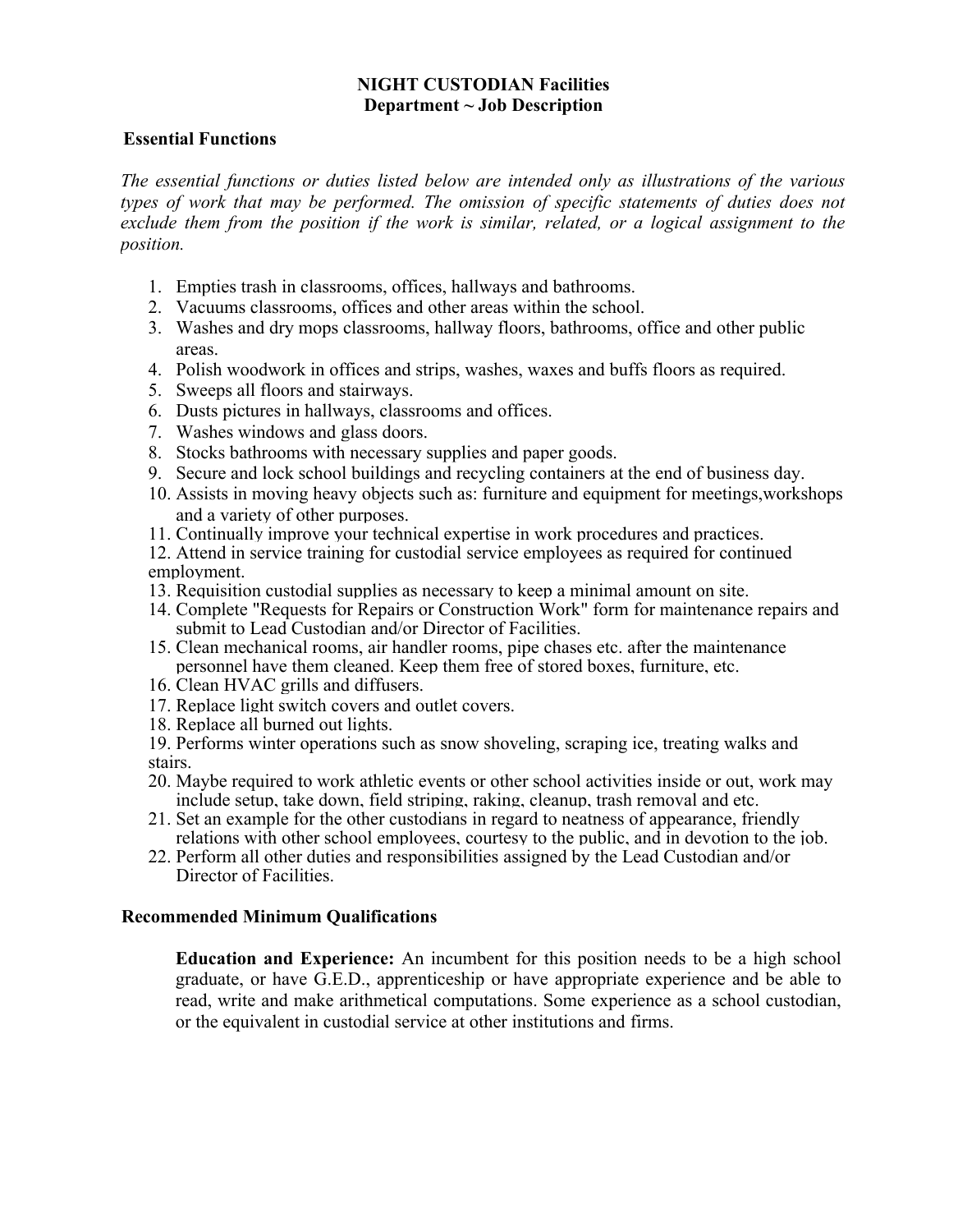Winnacunnet Cooperative School District Night Custodian

Page 2 of 3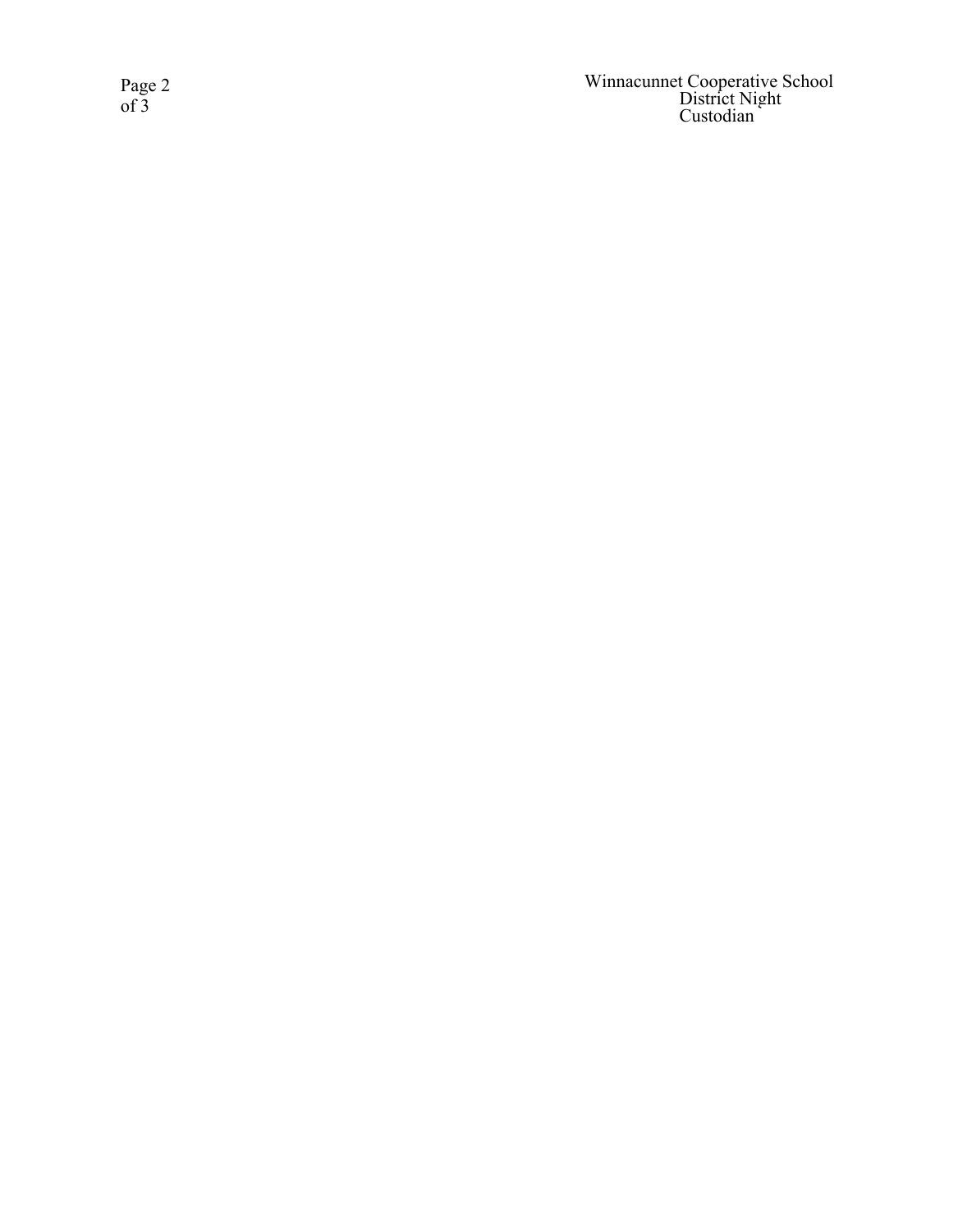## **NIGHT CUSTODIAN Facilities Department ~ Job Description**

### **Knowledge, Ability and Skill**

**Knowledge:** Basic knowledge of methods, materials and equipment used in custodial maintenance work; use of power and hand tools used in maintaining buildings and grounds.

**Ability:** Ability to read, understand and follow written and oral instructions; be thorough and dependable and complete work in a timely and efficient manner. Carry out details of work without close supervision; establish and maintain effective working relationships with other employees, public officials and the general public.

**Skill:** Skill in use of power and hand cleaning tools.

## **Physical Requirements**

The work environment is varied and is characterized by loud noise. Up to 2/3 of the work could be performed outdoors under varying weather conditions. There is regular need to work in high places, work with toxic or caustic chemicals and to be exposed to fumes or airborne particles, extremes in temperature, explosives and vibrations. There is more regular risk of electrical shock and work near moving mechanical parts. Up to 1/3 of the time is spent sitting, standing, stopping, or smelling. More than 2/3 of the time is spent climbing or reaching with hands or arms walking, talking, listening or using hands to finger, handle or feel. There is frequent lifting up to 60 lbs., occasional lifting up to 100 lbs. or more. Specific vision abilities include close, distance, color and peripheral and depth vision. Equipment used includes light trucks, telephones, personal computers, and pneumatic tools, power and hand tools. The compactness of space and accessibility could cause inconveniences and stress at times. Safety hazards are present and must be avoided.

**TERMS OF EMPLOYMENT:** Twelve-month year. Salary and work year to be established by the School Board.

Non-Exempt classification.

**PAY RANGE & BENEFITS:** 13-14 Pay Range \$15.92 to \$16.72; Benefits include medical, dental, life/LTD insurance, vacation and sick leave accruals, NH Retirement participation.

**HOURS OF WORK:** Shall be a forty (40) hour work week. Assigned hours will vary depending on the school's schedule and needs. However, a typical shift starts at the end of the school Monday through Friday.

**EVALUATION:** Performance of this job will be evaluated in accordance with the provisions of the School Board's policy.

**EVALUATED BY:** Night Supervisor and Director of Facilities.

*This job description does not constitute an employment agreement between the employer and employee, and is* subject to change by the employer, as the needs of the employer and requirements of the job change.

| PHYSICAL ACTIVITY REQUIREMENTS - WHS FACILITIES - CUSTODIAN |              |                 |              |  |  |  |  |  |  |
|-------------------------------------------------------------|--------------|-----------------|--------------|--|--|--|--|--|--|
| LIFT up to 10 lbs.                                          | frequently   | <b>TWISTING</b> | frequently   |  |  |  |  |  |  |
| <b>LIFT 11 to 25 lbs.</b>                                   | frequently   | <b>TWISTING</b> | frequently   |  |  |  |  |  |  |
| <b>LIFT 26 TO 50 lbs.</b>                                   | occasionally | <b>CRAWLING</b> | occasionally |  |  |  |  |  |  |